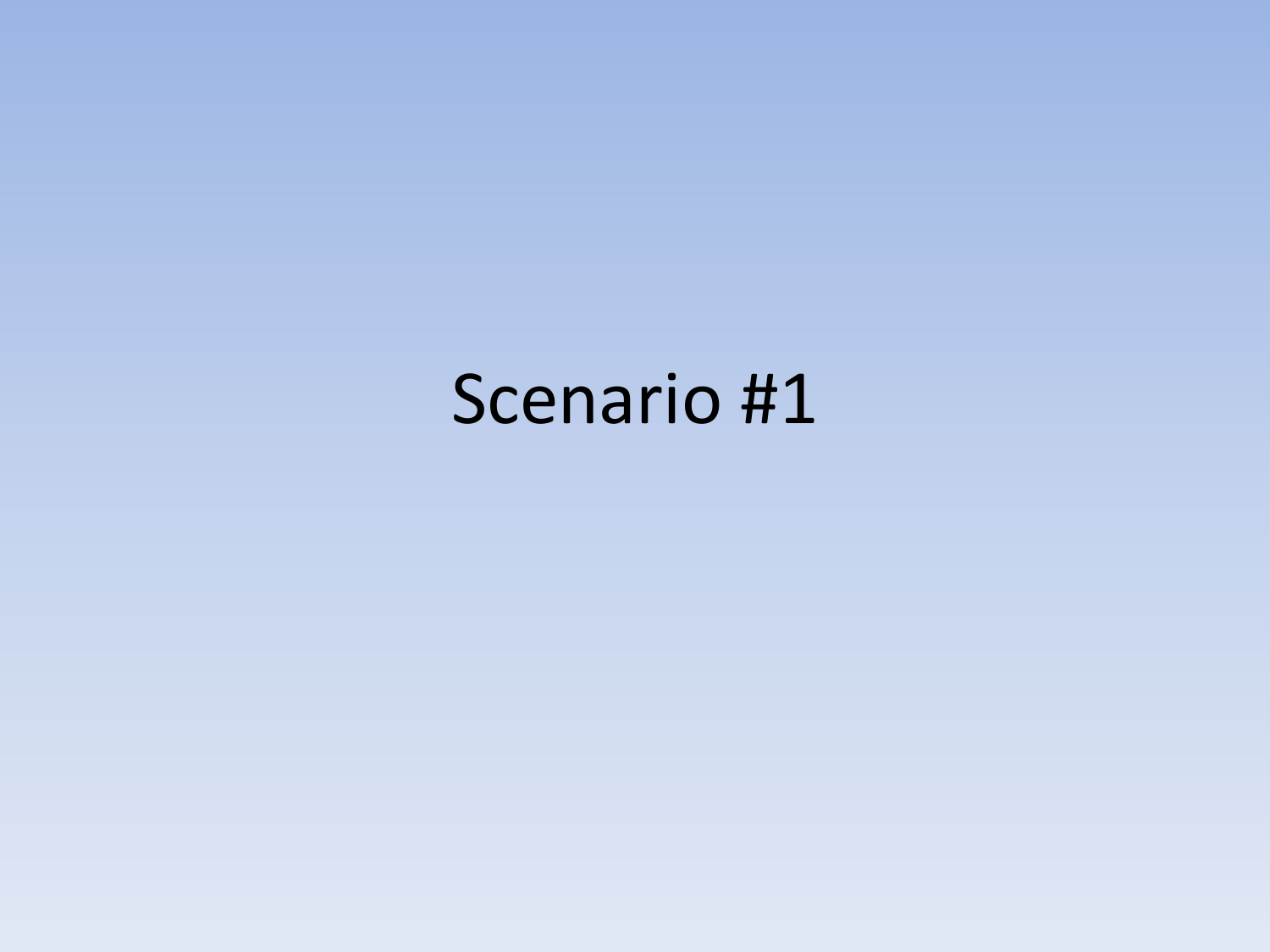• This ASC is affiliated with a large health system.

• However, the ASC uses a contracted pharmacy provider and not the hospital pharmacy.

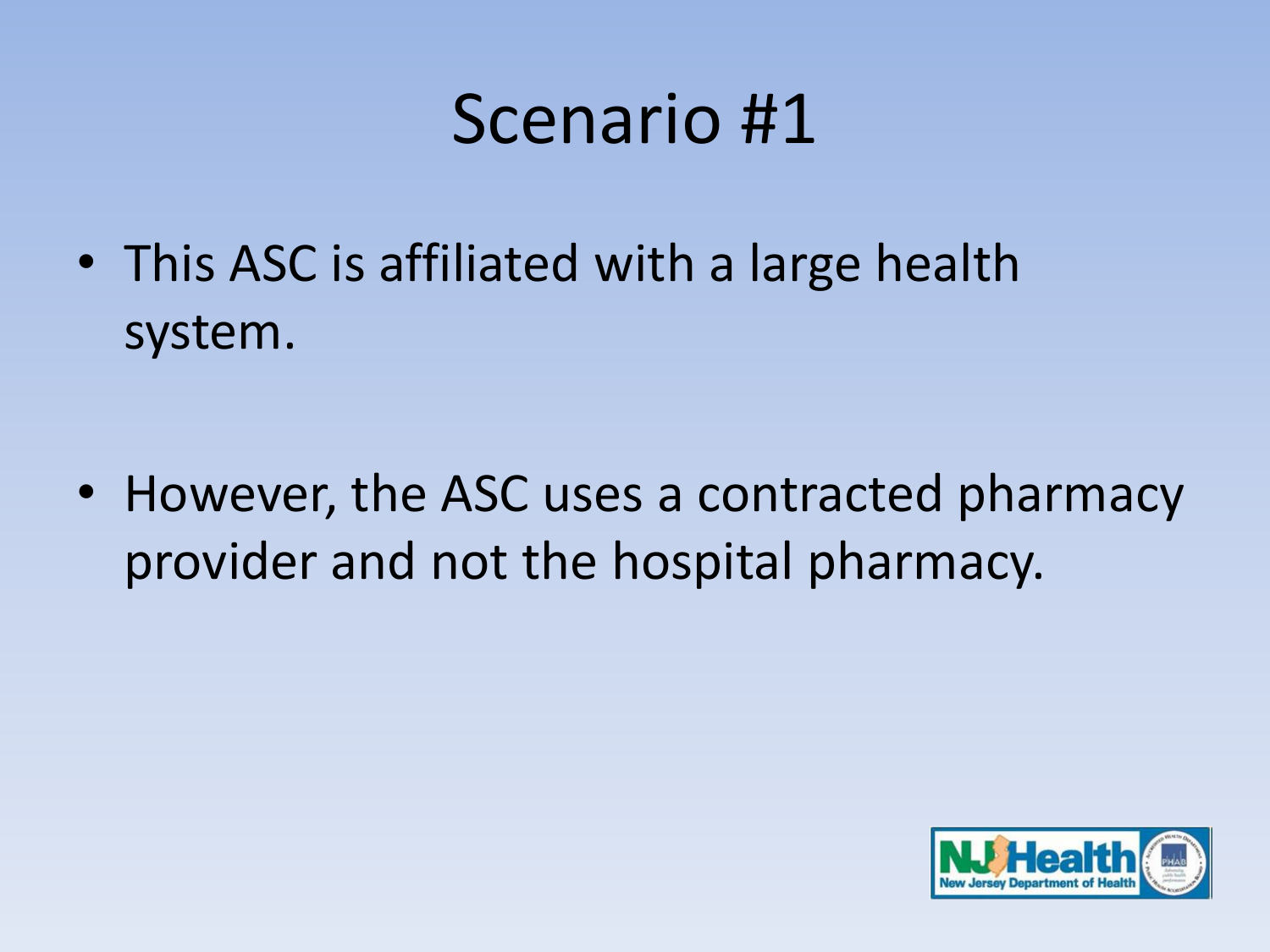• In preparation for Monday morning's procedures at the facility, the nurse begins to draw up the medications for all of the cases that day.

• As she is drawing up medications from a new single-dose vial of Fentanyl, she notices that the dust cap seems loose. She thinks that this is odd but uses aseptic technique to clean the top of the septum and fill syringes for the procedures.

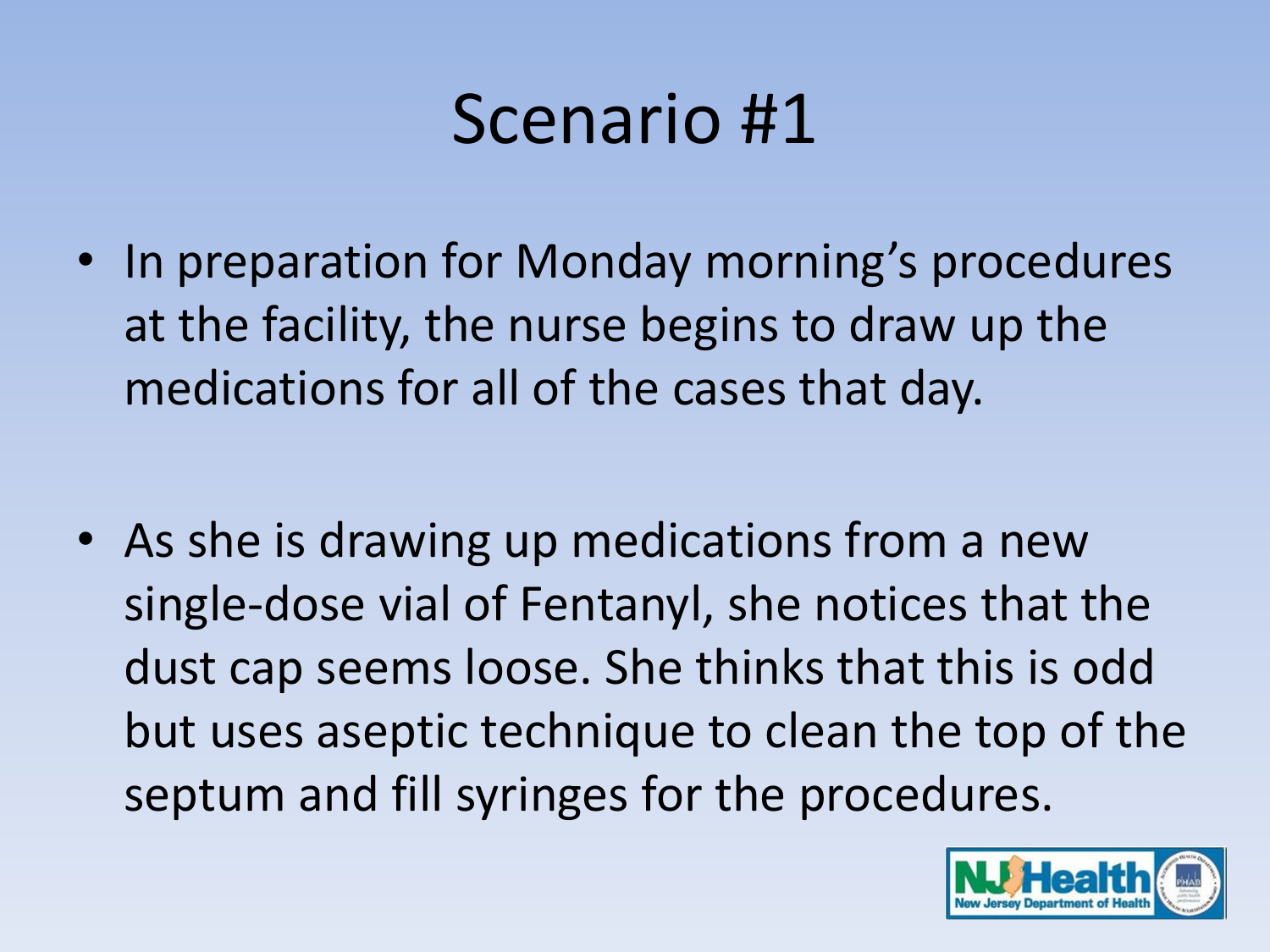- What is the facility's policy regarding medication preparation?
- What are procedures when tampering is noticed in medication packaging/vials?
- Who is responsible for following up with the pharmacy if there is an issue with the medication?

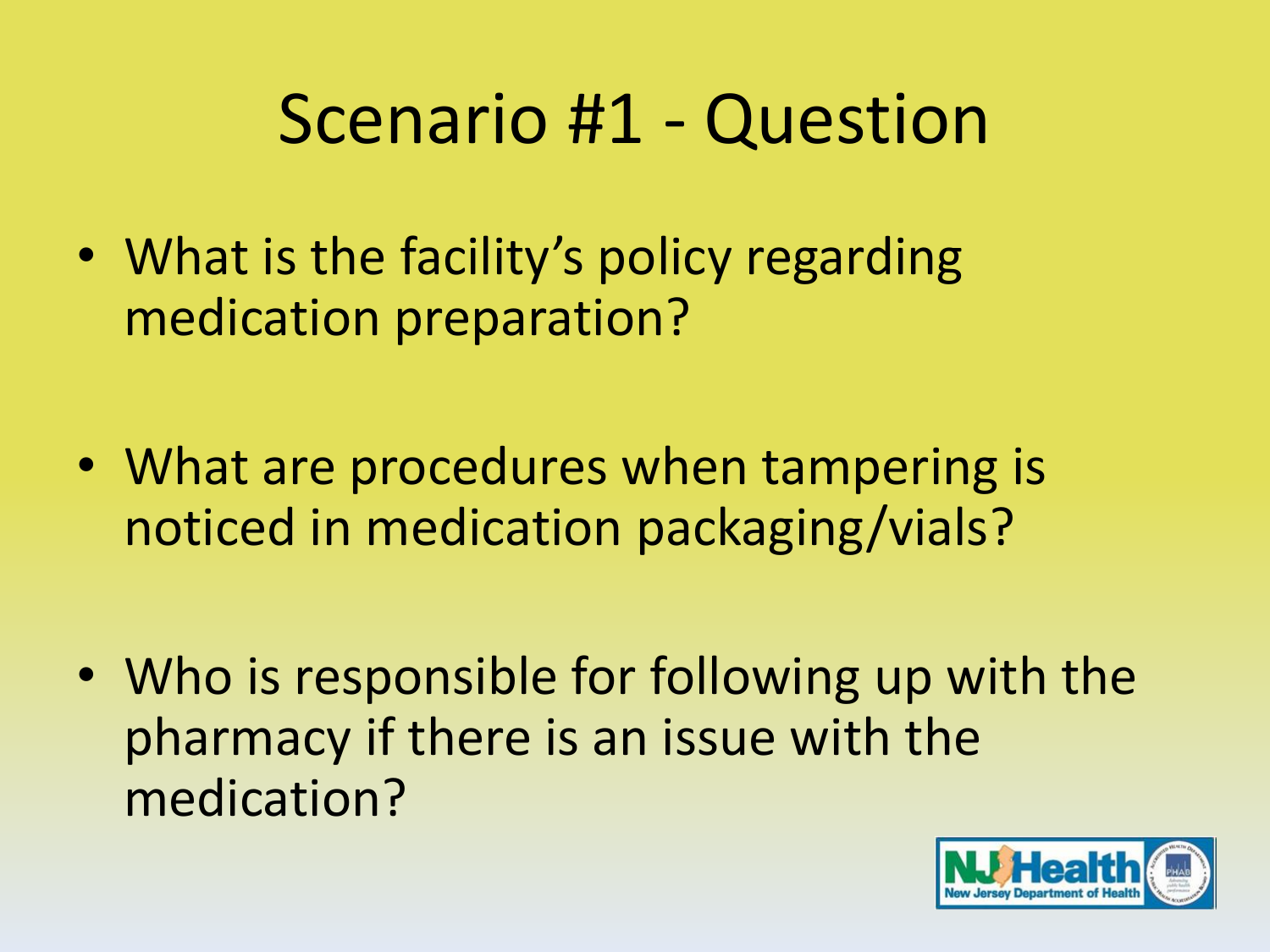- What is the facility's policy for receiving/verifying/placing into inventory medications received from the pharmacy?
	- Is there a chain of custody?
	- Who has access during the process?
	- Is this written in the policy?
- Why are medications for the entire day being drawn up in the morning?

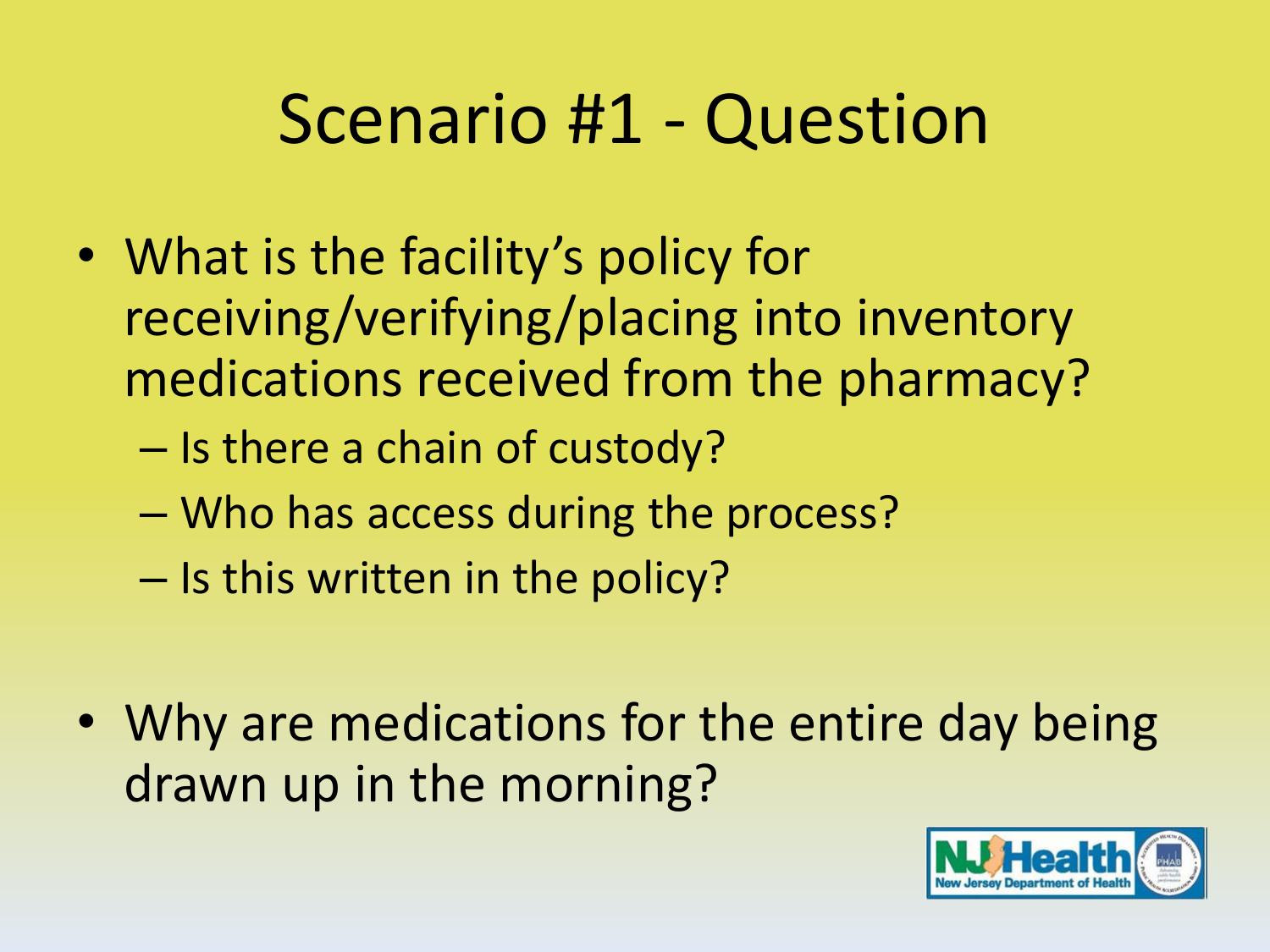- The following week, the nurse notices that there are again loose dust caps on the Fentanyl.
- It also looks like one of the vials is not completely filled.
- She thinks this is odd, but continues to draw up medications and does not tell anyone about the suspicious vials of Fentanyl.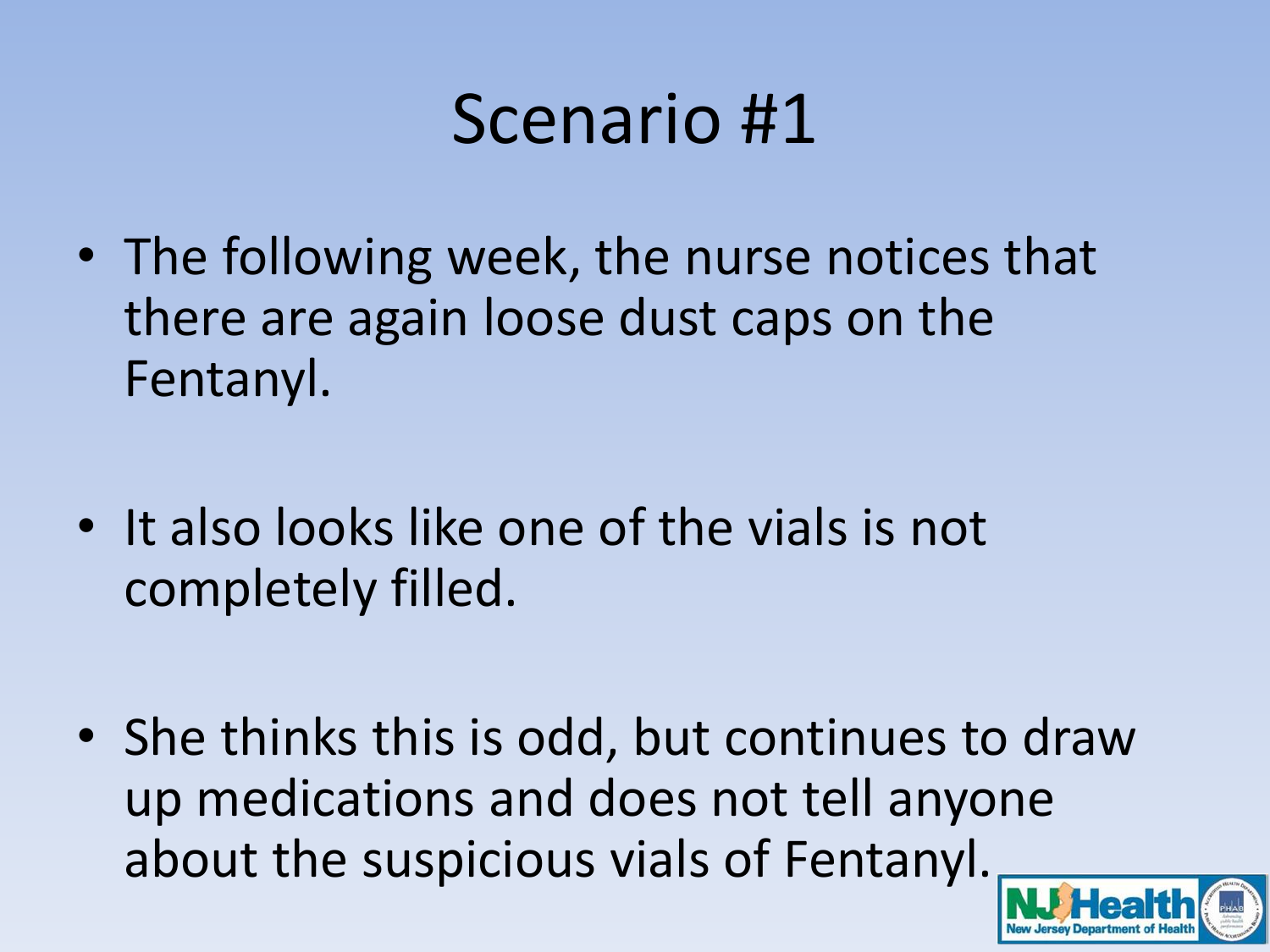- In the break room, the recovery nurse mentions that the patients have been complaining about pain.
- She said that there have been quite a few complaints the last few weeks.
- In passing, the recovery nurse tells a co-worker that she has had more patients complaining of pain, despite being treated, especially those who are receiving Fentanyl.

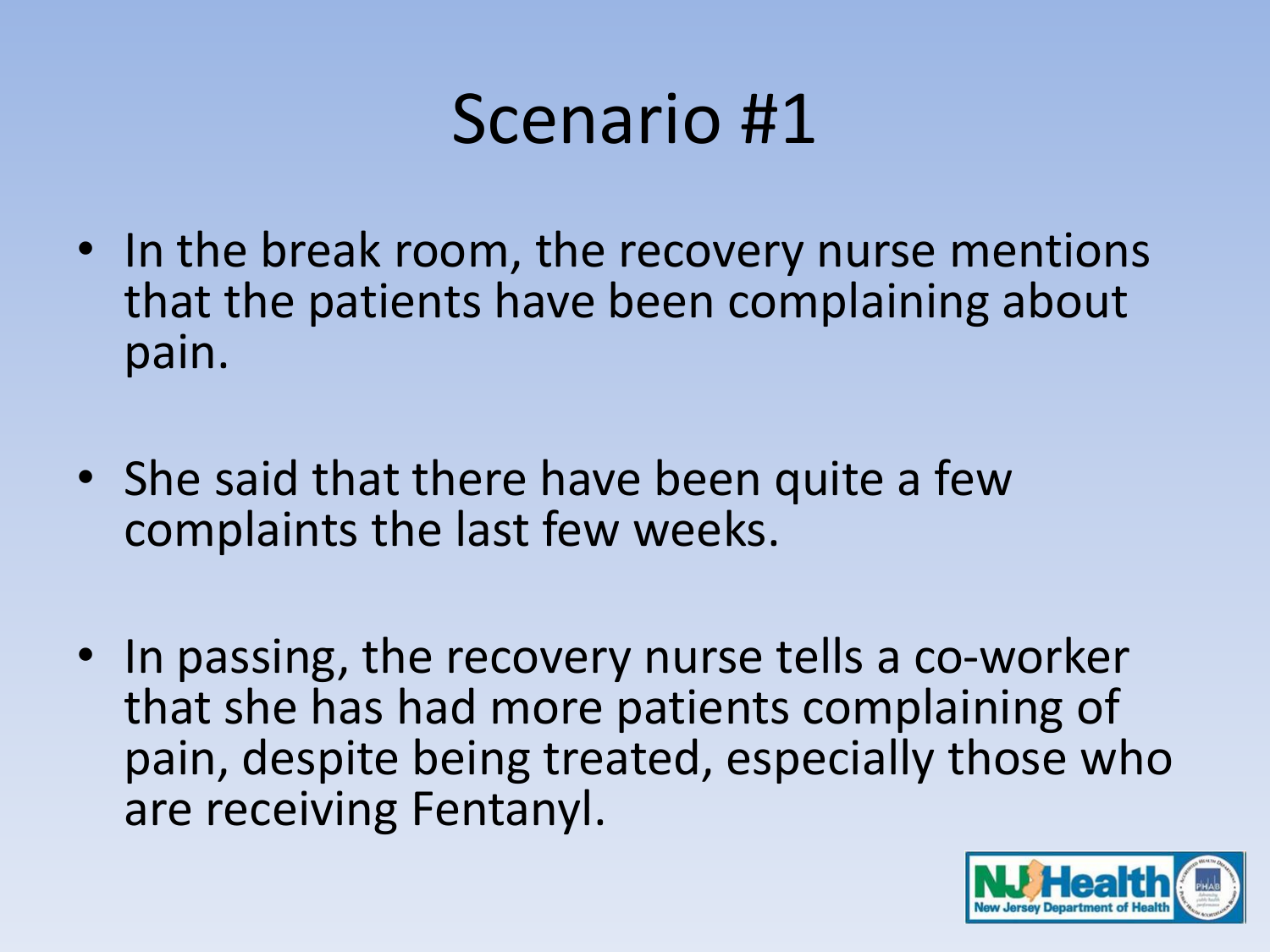• What is the facility's policy regarding pain management?

• Is inadequate pain relief captured/considered? How is this done?

• Which staff have access to controlled substances?

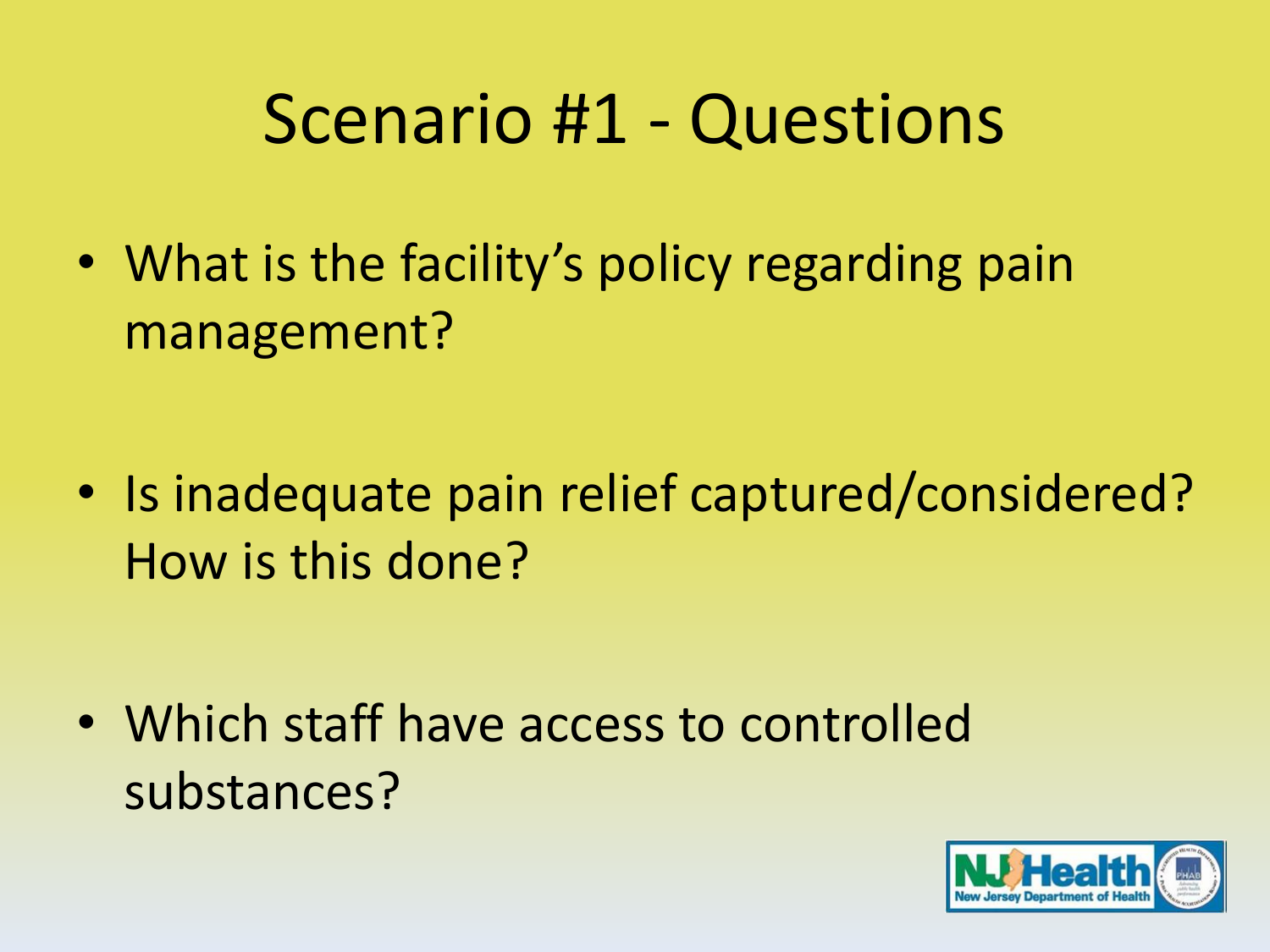• Are anesthesia services contracted?

• What is your facility's policy concerning contracted employees and drug diversion?

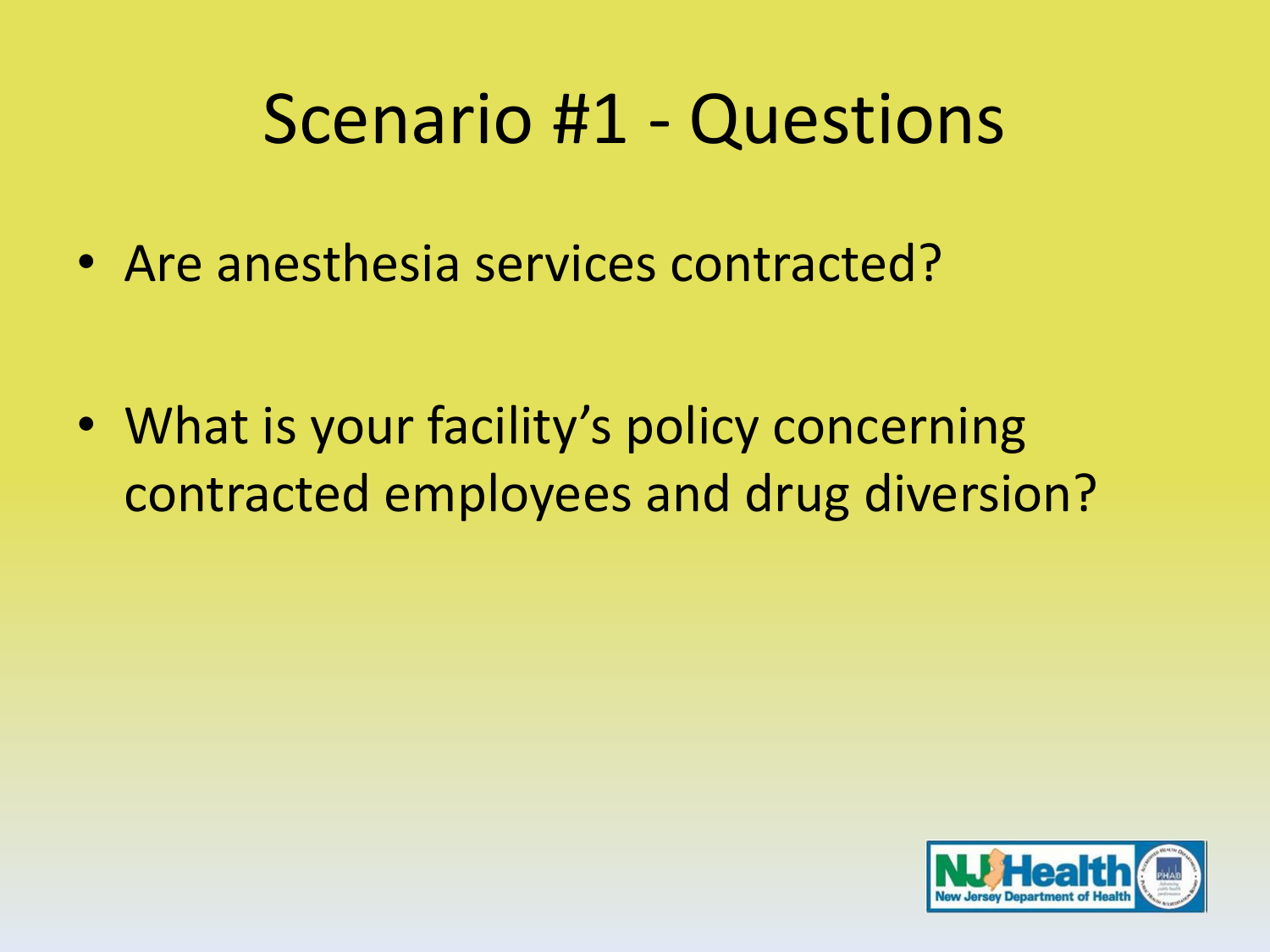After the conversation about patients and pain management concerns, the nurse checks the newest order of Fentanyl and the caps are loose.

• She relays her concerns to the nurse manager, who contacts the contract pharmacy. She tells them that over the last few weeks their ASC has received at least one vial that was not completely filled.

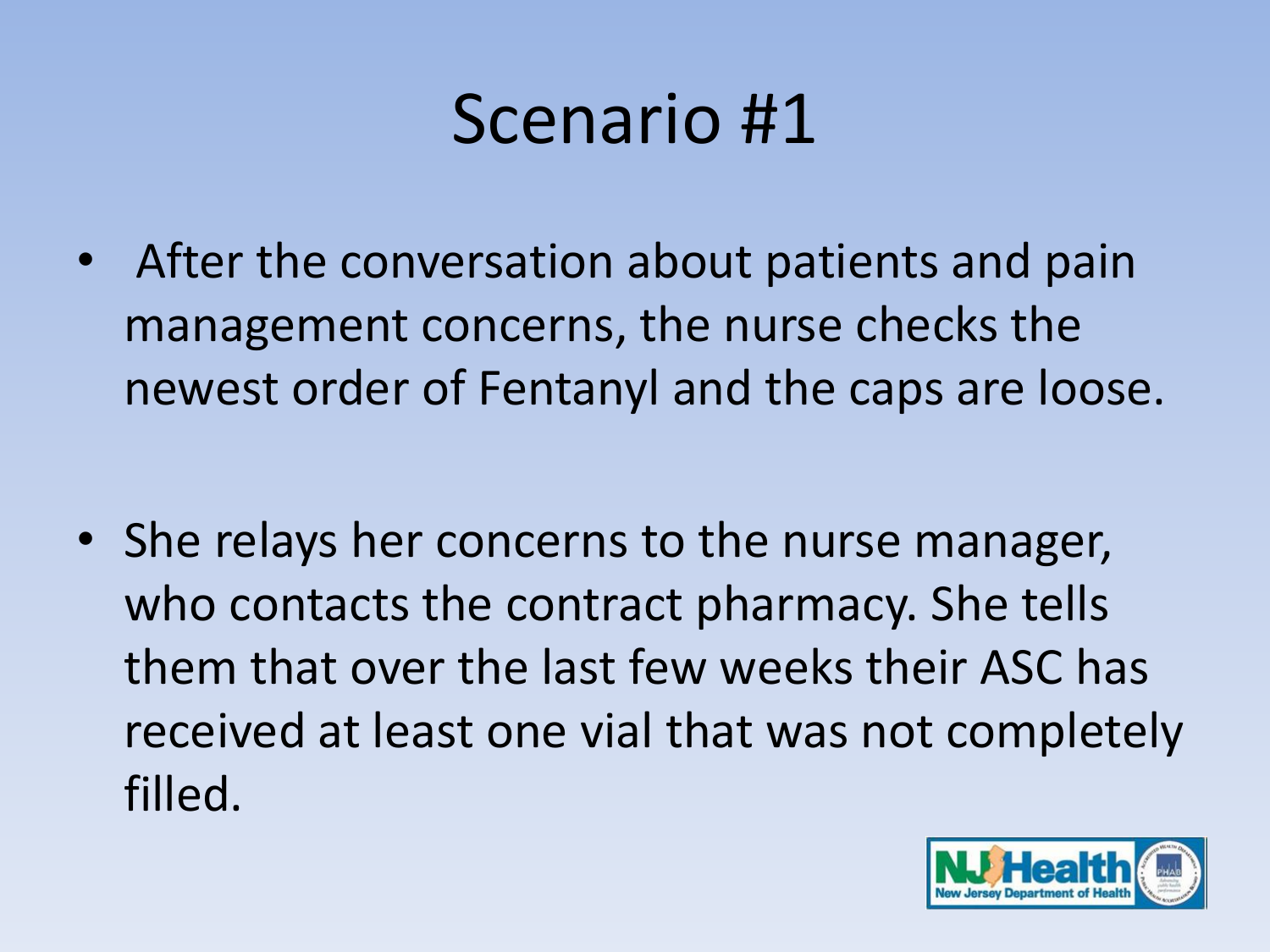- The pharmacy director places a call to the manufacturer to see if there was a recall that was overlooked. The manufacturer says there was no recall.
- The contract pharmacy directs the ASC to package the remaining vials of Fentanyl and return them to the contract pharmacy.
- Once received, the pharmacy director examines the vials and notices that there are very fine holes in the septum in some of the vials.

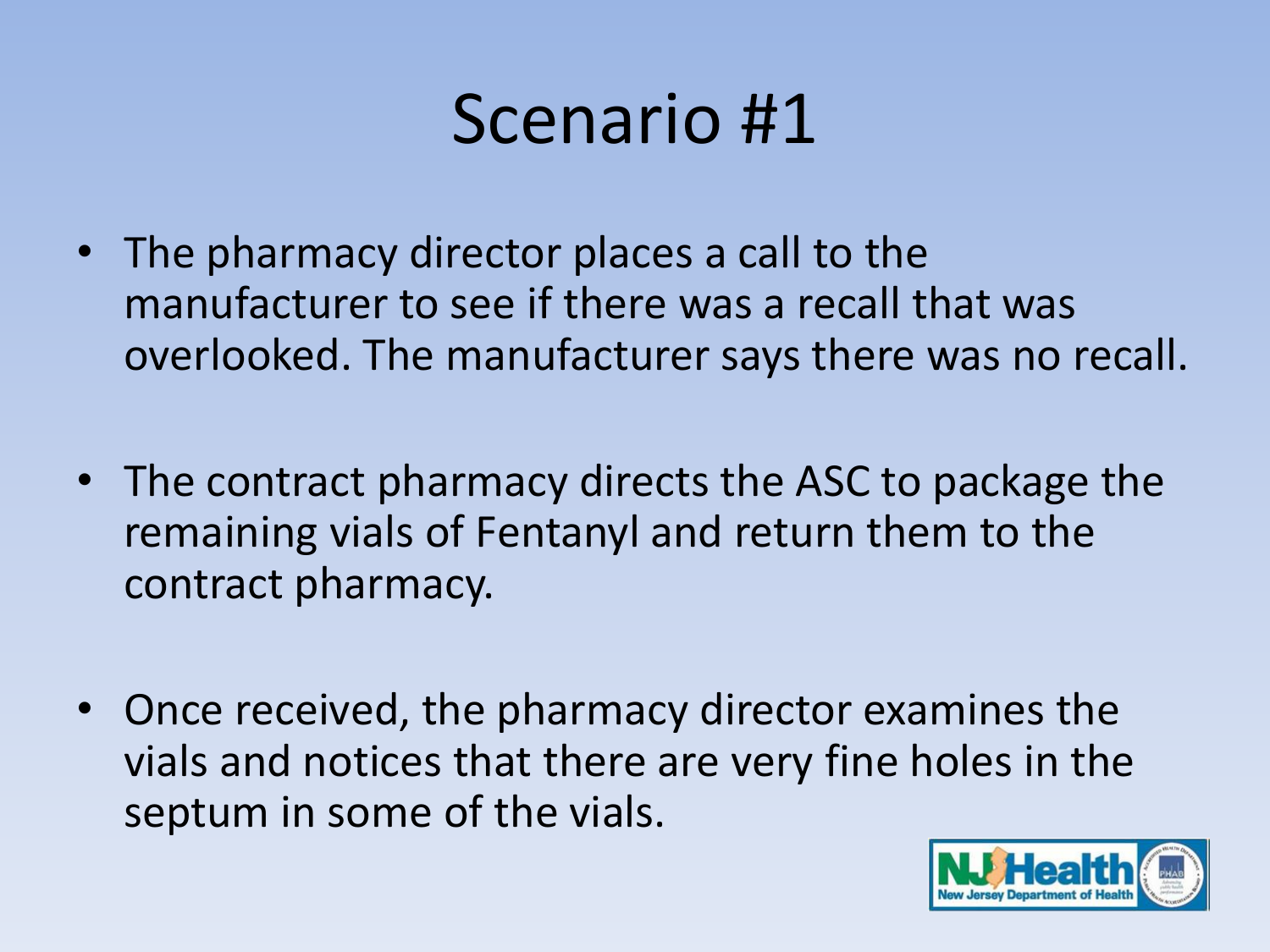• The pharmacy director sends the vials out to be tested. Test results show that the vials are 40% Fentanyl and 60% saline.

• The pharmacy director reviews the videos of the pharmacy and is surprised to see a new pharmacy technician tampering with vials of medication that were shipped to the ASC.

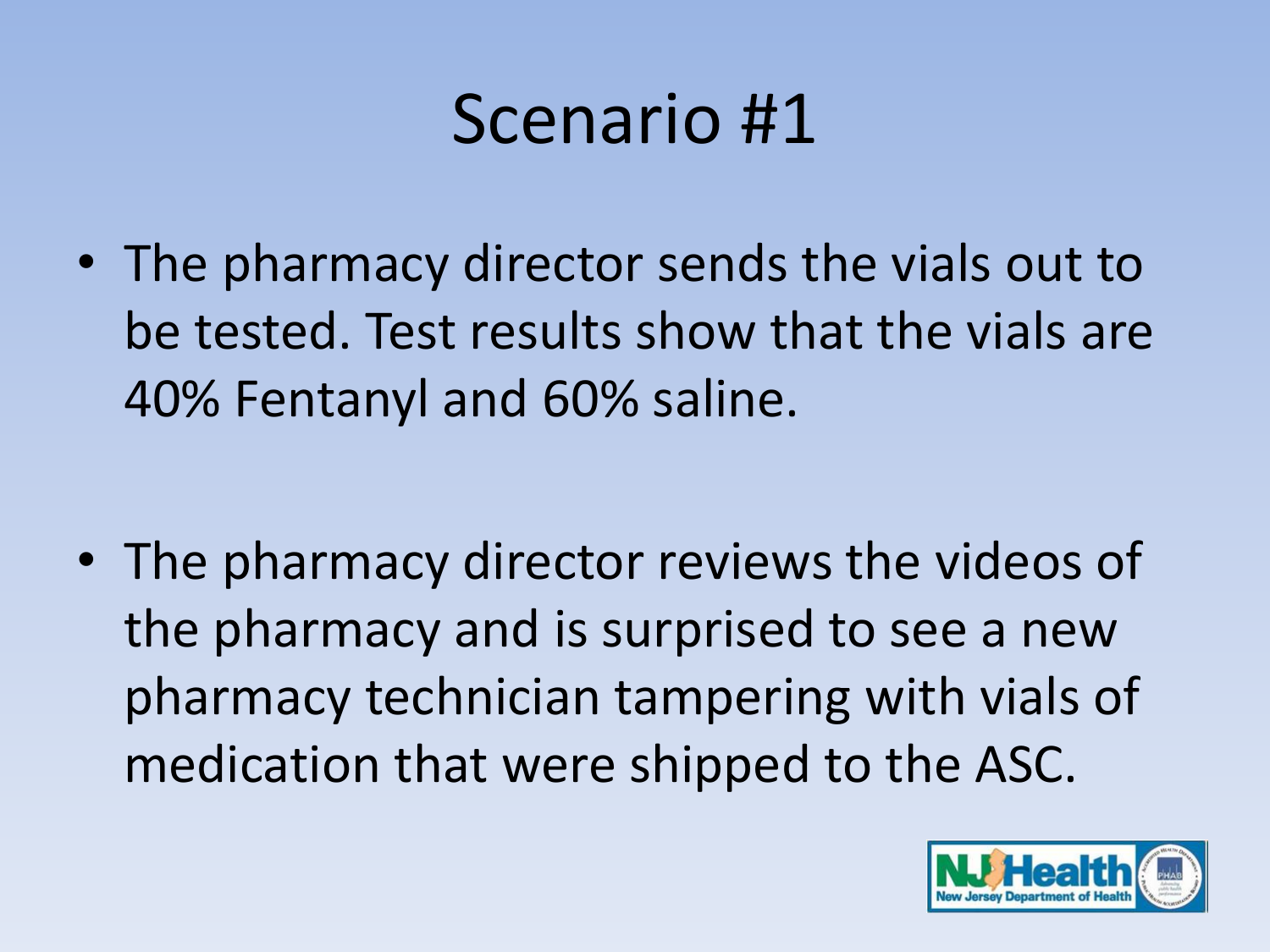- What is the facility's internal notification policy in the event that there is a breach with medications?
- What external organizations are contacted once diversion is determined?
- Who makes the calls to which organizations?
- Is a patient notification necessary? How is this determined?